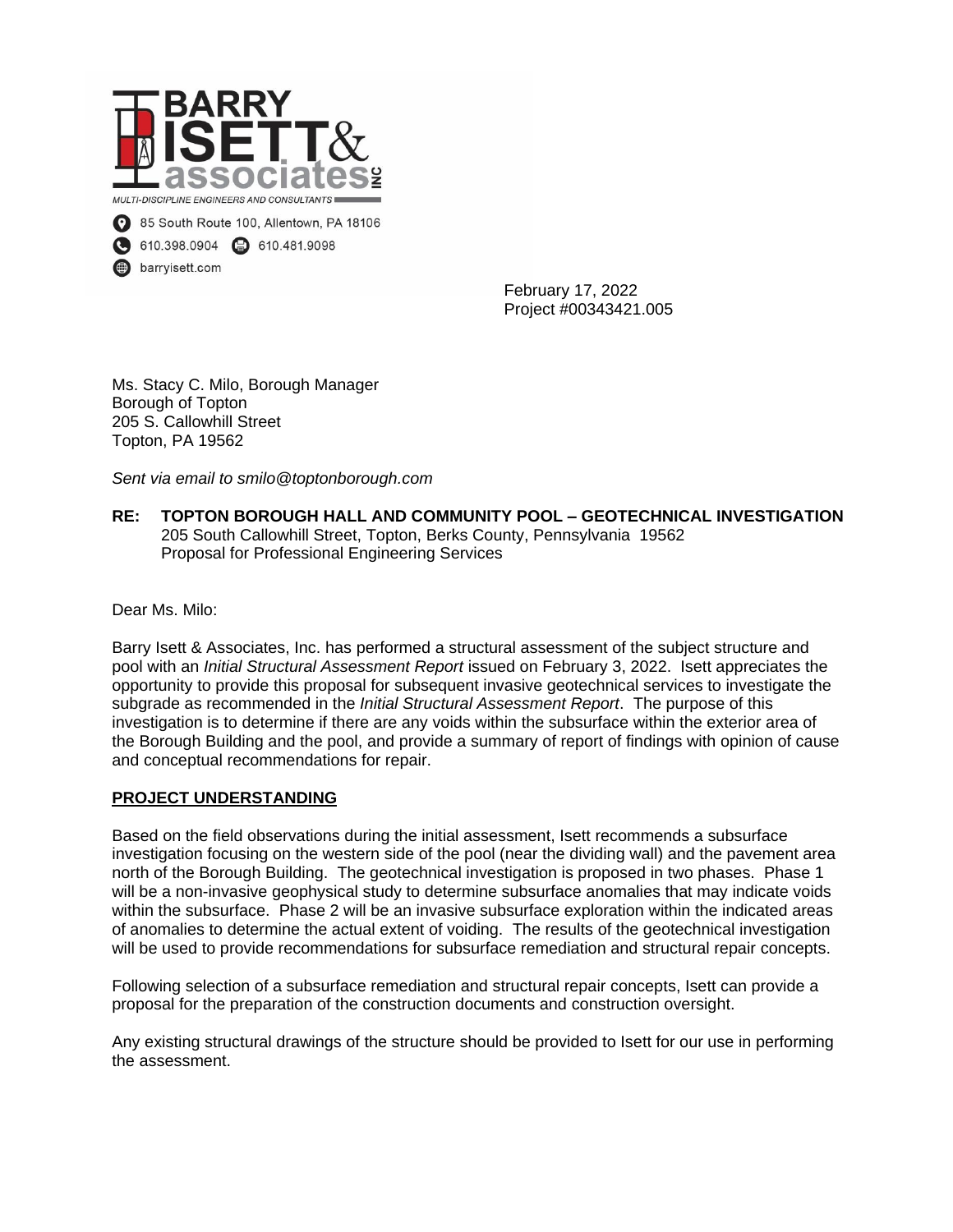### **PROPOSAL BASIS**

Isett has based the geotechnical scope of this proposal on the following items:

- 1. Our geotechnical scope and fee are based on being able to access the exterior of the Borough Building and the pool with a track-mounted drill rig. All field work will be limited to weekday daytime hours.
- 2. Upon completion, the holes will be backfilled with the extracted soil mixed with dry grout. Probes that penetrate asphalt paving will be capped with cold-patch asphalt to match adjacent ground surface material. Probes that penetrate concrete will be capped with non-shrink grout. No other restoration to the site is included with this proposal. Settlement of the soils at the borehole locations should be anticipated. Restoration of this anticipated future settlement is not included with this proposal.
- 3. Isett will contact the Pennsylvania One Call System to locate public utilities that may be present at the site. The property owner is responsible for identifying private utilities that may be present at the site. If private utility information cannot be provided prior to the scheduled investigation, Isett can subcontract a private utility locator to delineate buried private utilities on the site at an additional fee. Based on the anticipated work area size, Isett expects private utility locating can be completed in one day at a cost not to exceed \$1,800. If private utility locating services are not elected, Isett is not responsible for any damage or disrupted service of these unmarked, private utilities.
- 4. Existing fill material may be encountered within the subsurface. This proposal excludes any unexpected subsurface conditions that may include fill material that cannot be penetrated with standard drilling methods. Existing fill, if encountered, will be described in detail along with an estimate of the percentage of organic material content (including topsoil, wood, etc.), relative density, moisture content, and amount and type of debris.
- 5. A geotechnical investigation has been planned for the project that includes one day of drilling. The drilling is proposed to include **four (4) borings to a maximum depth of 25 feet or to auger refusal**. To optimize the relevance of subsurface data obtained within the day of drilling, the location and depth of the borings may vary from this initial scope as the field investigation progresses.
- 6. Soil samples obtained will be retained for further laboratory analysis to confirm field classifications and determine moisture content. Logs will be maintained throughout the entire investigation and supplemented with photographs.

### **SCOPE OF SERVICES**

### **Forensic/Structural Engineering Services**

- 1. Review results of geophysical testing and assist the geotechnical engineer with determining the optimum places for geotechnical borings.
- 2. Review the geotechnical borings to assist in determining subsurface remediation options and developing the structural repair design.
- 3. Prepare a summary of findings, including introduction, background, document review, geotechnical findings, observations, evaluation, conclusions/recommendations, key plan, photographs, and references, as required.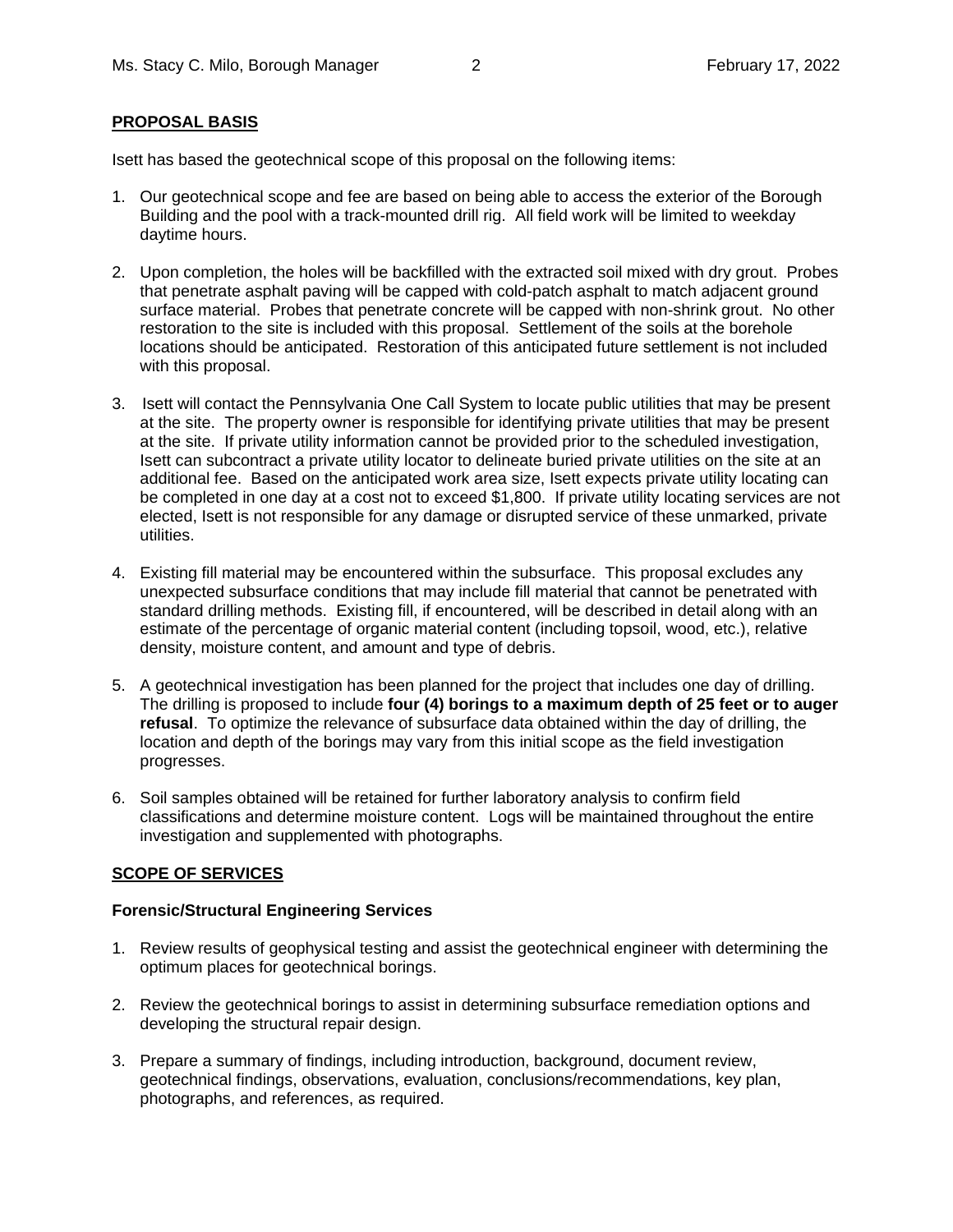### **Geophysical Investigation Services**

A geophysical survey is proposed that will consist of non-invasive imaging, including microgravity, ground-penetrating radar (BPR), and electrical resistivity to identify potential voids or soft zones. The intent of the survey is to reveal anomalous low-gravity areas with corresponding higher resistivity areas in the problem areas designated by the *Initial Assessment Report*. The areas of low-gravity and higher resistivity will guide the direction of the subsurface investigation.

### **Geotechnical Subsurface Investigation Services**

- 4. Preliminary Geotechnical Engineering
	- a. Notify the Pennsylvania One Call System and schedule the fieldwork to accommodate the drilling contractor, Client, and Isett personnel. Law requires a minimum of 3 days after notification to the One Call System before starting any type of subsurface work. Drilling will be scheduled as soon as it is feasible after the required 3-day waiting period.
	- b. Subcontract a utility locating service to locate the presence of private utilities at the testing locations.
	- c. Field-locate interior and exterior testing locations. Boring depths shall be measured in relation to existing reference elevations.
	- d. Review published information regarding topographic history, geologic data, soil data, groundwater data, and historical aerial photographs, as well as subsurface information available to Isett from neighboring sites. This information will be used to optimize the testing plan.
	- e. Research site geology and assess prior karst (sinkhole) activity in the area. Historical aerial photography will also be reviewed to assess potential causes of subsidence.
- 5. Geotechnical Field Work
	- a. Advance standard geotechnical borings into the subsurface using hollow-stem augers in general accordance with the testing method defined by the American Society of Testing and Materials (ASTM) D6151. Split-barrel samples of the subsurface materials will be taken at regular intervals in accordance with the ASTM D1586.
	- b. Rock cores, if collected, will be obtained in accordance with ASTM D2113. Undisturbed thinwalled samples will be taken of fine-grained saturated clay, if encountered, in accordance with ASTM D1587.
	- c. Measure the depth of groundwater within each hole upon completion or refusal, and prior to backfilling the borehole.
	- d. Complete up to three probes within the pool; probes are only possible if the concrete is up to 6 inches thick. The pool floor will be first penetrated with a hand-held drill with a concrete bit to determine if there are voids directly beneath the pool floor. The pool floor will then be cored with a portable electric concrete coring machine with direct push samples of the subsurface material collected to a maximum depth of 5 feet. The holes in the pool will be patched with quick-set grout which may not completely seal the hole from water leakage.
	- e. Monitor and supervise the subcontracted subsurface investigation procedures as recommended in the *International Building Code* (IBC), 2015, Section 1803.4.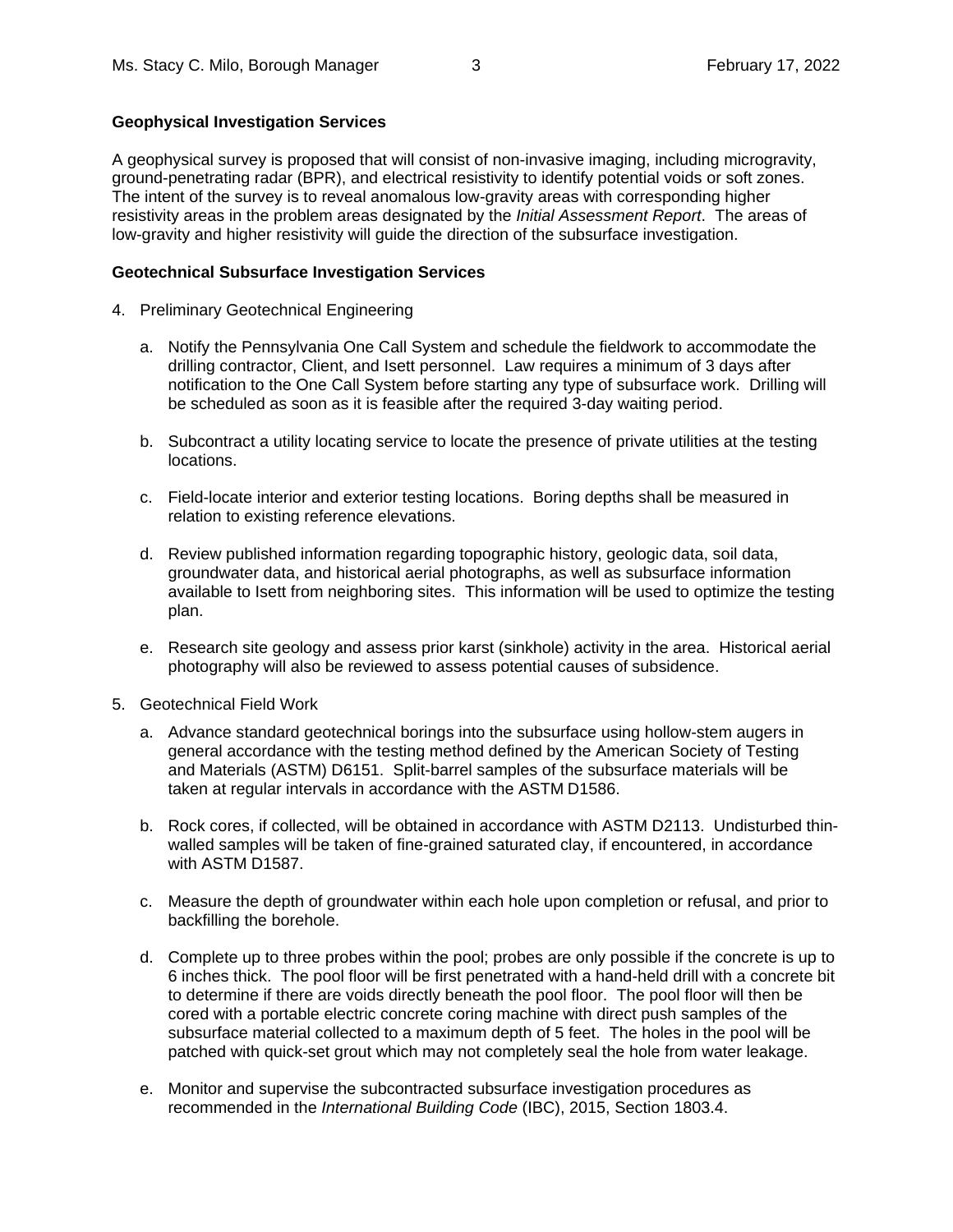- f. Log field data and properly label the samples placed in containers. At the completion of the field investigation, the samples will be transported to an Isett office and retained for a maximum of 1 year, unless the Client makes other project arrangements.
- g. Contact Client prior to leaving the site to review clean-up conditions. Any concerns need to be voiced to Isett prior to demobilizing from the site or additional fees may be assessed.
- 6. Laboratory Analysis
	- a. Subject at least one field sample to the suite of tests required for classification of soil samples in accordance with the ASTM D2487 (classification of soil samples with the Unified Soil Classification System). This suite of tests includes the ASTM D4643, ASTM D422, and ASTM D4318.
	- b. If applicable, test up to two field samples of any existing fill for percentage of organic content in accordance with ASTM D2974.
	- c. If deemed necessary, report the laboratory-determined unit weight of up to five representative soil samples in accordance with ASTM D7263.
- 7. Geotechnical Report

Prepare and submit a report of the geotechnical findings in electronic form including, at a minimum, the following:

- a. Summary of research of published information.
- b. Brief description of existing site conditions in the areas of investigation.
- c. Summary of field investigation methods.
- d. Graphical presentation of testing locations.
- e. Reduced field data presented in the form of probe logs and subsurface cross-sections.
- f. Results of geophysical analysis.
- g. Results of laboratory analysis.
- h. Summary of subsurface findings that may have an impact on the support of the existing building.
- 8. Geotechnical Conclusions

Discuss the geotechnical findings with Isett's Forensic Engineering Team to aid in the determination of the underlying cause of the settlement or subsidence, and development of remediation options or further investigative needs.

### **Video Survey of Pool Piping**

- 1. Contract for video scoping of accessible pool lines.
- 2. Review video of the interior of the accessible pool lines for any possible blockages, leaks, or collapse.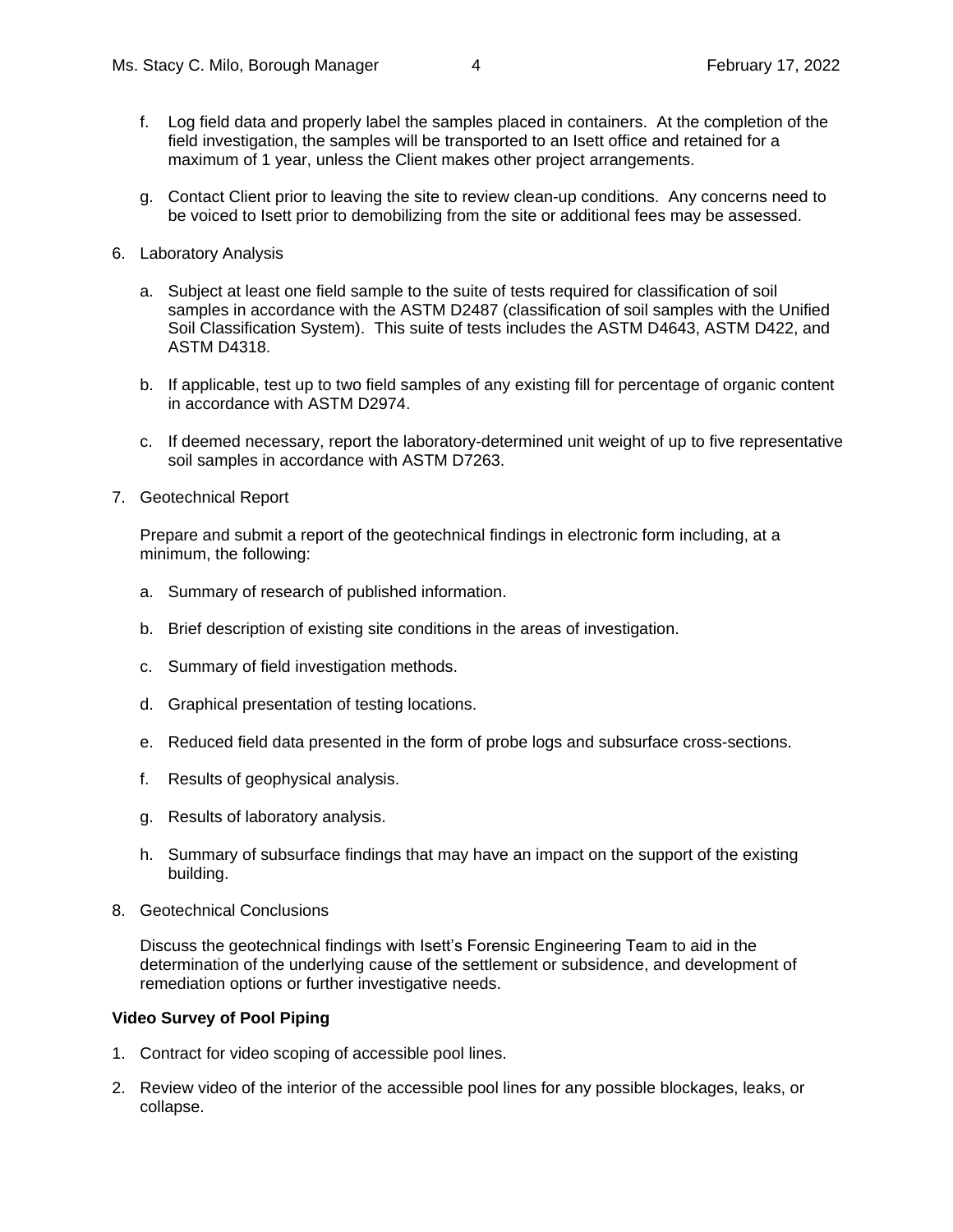## **COMPENSATION**

Based upon the Project Understanding and Scope of Services outlined above, our fees are presented below and shall be billed on a monthly basis in accordance with the percentage of tasks completed.

| 1. Forensic Engineering Services                                               | \$2,250.00  |
|--------------------------------------------------------------------------------|-------------|
| 2. Geophysical Investigation                                                   | \$5,000.00  |
| 3. Geotechnical Subsurface Investigation Services                              | \$11,900.00 |
| (Includes utility locating services, drilling contractor, probe investigation) |             |
| 4. Video Survey of Pool Piping (per day)                                       | 750.00      |
| Total                                                                          | \$19,900.00 |

### **SCHEDULE**

Upon receipt of a signed proposal of services, Isett will coordinate with the Client to determine a mutually-agreeable date and time to perform the site visit. The Geotechnical Report, inclusive of remediation recommendations, will be completed approximately 4 weeks after completion of the subsurface investigation.

## **ADDITIONAL SERVICES/EXCLUSIONS**

- 1. Structural design and production of drawings of any subsurface remediation or structural repairs.
- 2. Determination of Opinion of Probable Costs for subsurface remediation or structural repairs.

Prior to performing any work that is outside the scope of work of this agreement, Isett will provide an estimate of the additional cost based on the attached hourly rate schedule and will obtain approval from the Client.

The attached standard contract terms and conditions shall be made a part of this agreement.

If, after you have reviewed this proposal, you are satisfied with the terms, please sign, and return it to us, as it will serve as our agreement for this work. If work authorization is not approved, there is no obligation for Isett to complete the work. This proposal is valid for 60 days from date of issuance.

We appreciate the opportunity to serve you and look forward to the successful completion of this work.

Sincerely,

Candace Christy Dichey

Candace Christy Hickey, P.E. PA Registration #PE049833E Chief Geotechnical Engineer Department Head Geotechnical Engineering Department

Attachments: Hourly Rate Schedule Standard Terms and Conditions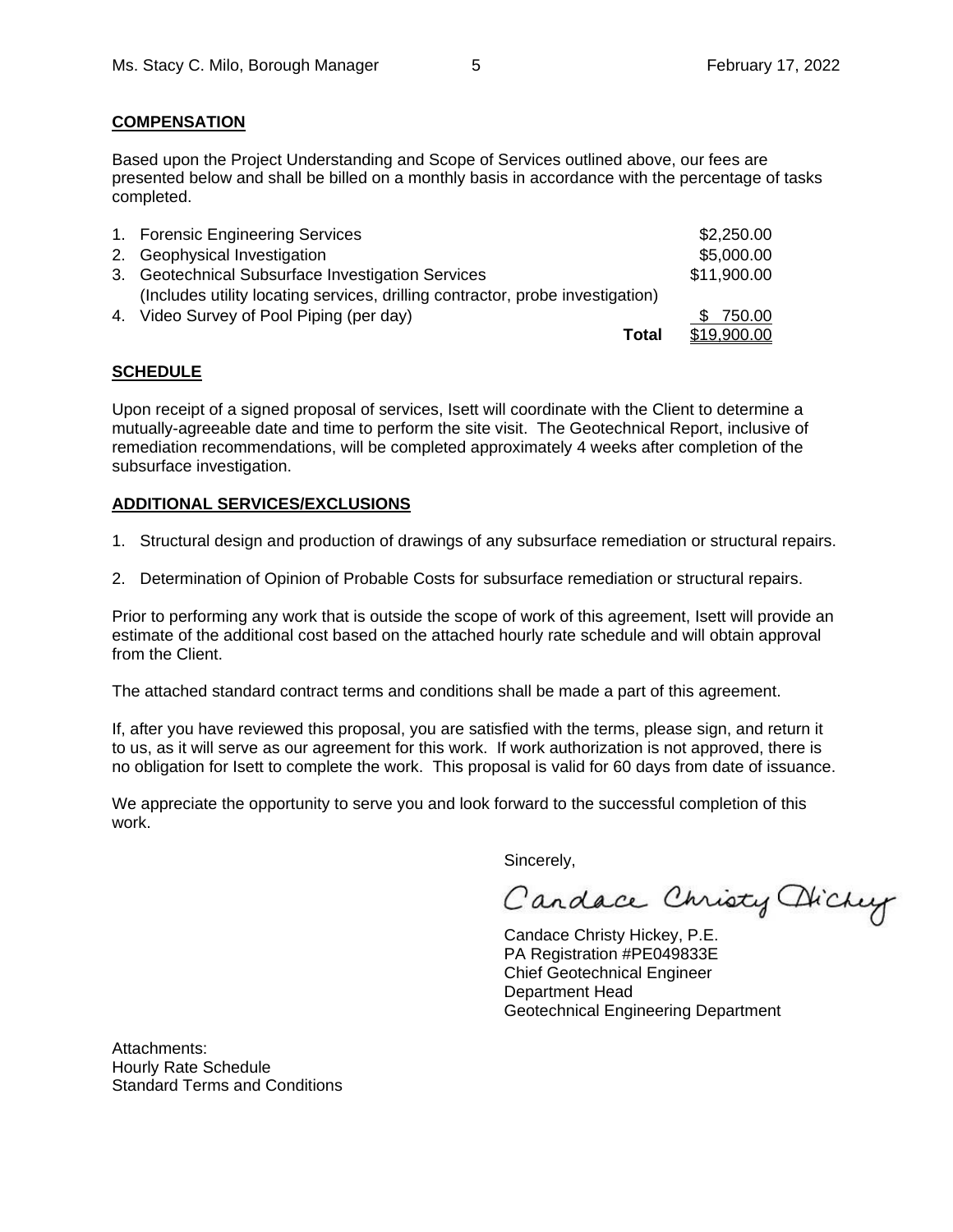# *Accepted by:*

\_\_\_\_\_\_\_\_\_\_\_\_\_\_\_\_\_\_\_\_\_\_\_\_\_\_\_\_\_\_\_\_\_\_\_\_\_\_\_ *Signature*

\_\_\_\_\_\_\_\_\_\_\_\_\_\_\_\_\_\_\_\_\_\_\_\_\_\_\_\_\_\_\_\_\_\_\_\_\_\_\_ *Printed Name & Title*

\_\_\_\_\_\_\_\_\_\_\_\_\_\_\_\_\_\_\_\_\_\_\_\_\_\_\_\_\_\_\_\_\_\_\_\_\_\_\_ *Date*

\\biaces.com\work\Projects\2021\343421.000\_Topton\_Borough\_Engineer\\_.005\_Borough-Hall-and-Pool\PROPOSAL\Subsurface-Investigation-Proposal\ Topton-Pool-and-Borough-Hall-Geotechnical-Investigation-Proposal.docx(cdh)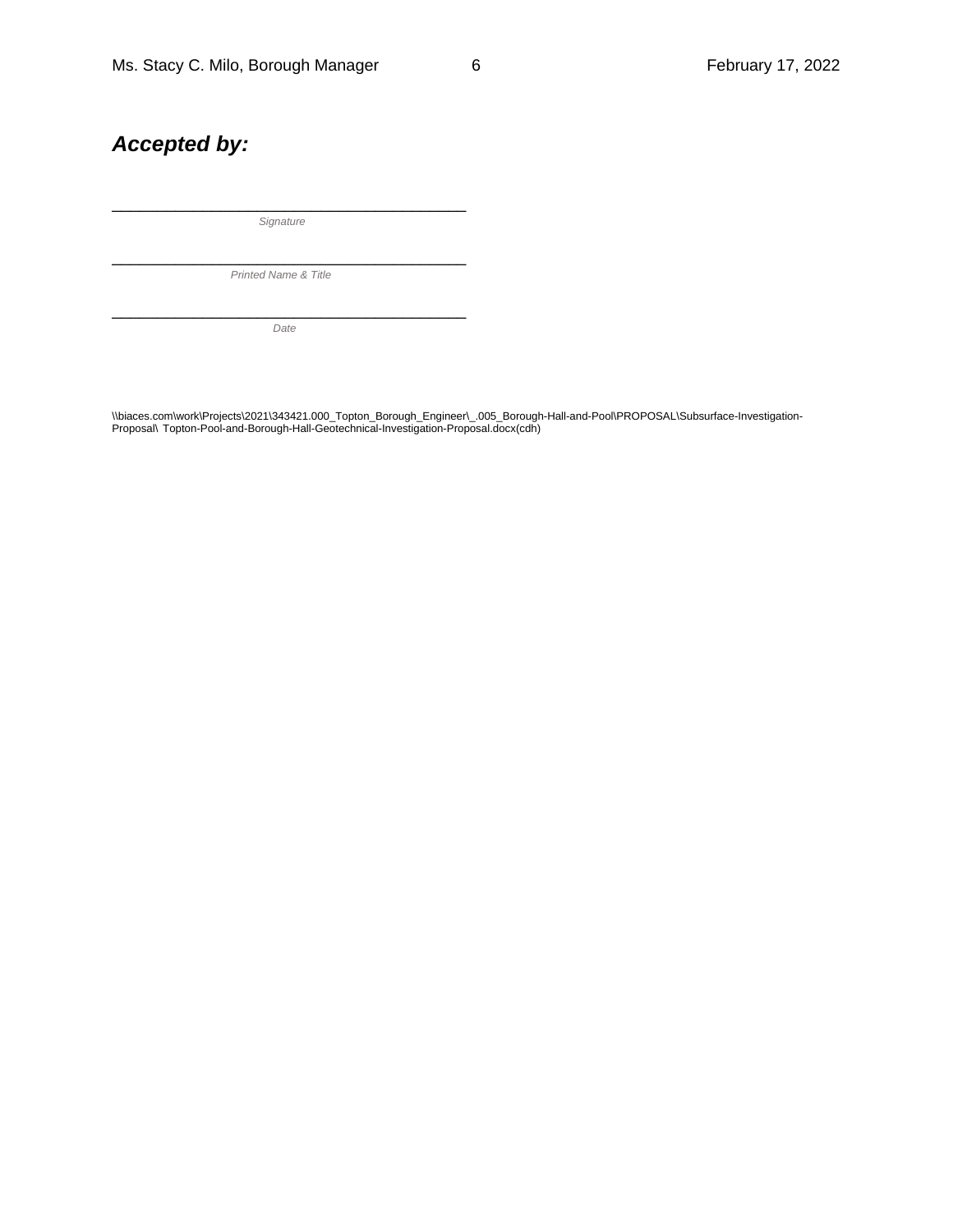

|                                                |              | Ш     | M     | IV    |
|------------------------------------------------|--------------|-------|-------|-------|
| <b>Project Management</b>                      | \$130        | \$150 | \$170 | \$190 |
| <b>DESIGN</b>                                  |              |       |       |       |
| <b>Professional Engineer</b>                   | \$130        | \$150 | \$170 | \$190 |
| <b>Staff Engineer/Designer</b>                 | \$110        | \$130 | \$150 | \$160 |
| <b>CAD Drafter</b>                             | \$80         | \$95  |       |       |
| <b>GIS Specialist/Analyst</b>                  | \$80         | \$100 | \$140 | \$140 |
| Registered Landscape Architect                 | \$130        | \$150 | \$170 | \$190 |
| Landscape Design                               | \$110        | \$130 | \$150 | \$160 |
| <b>FIELD</b>                                   |              |       |       |       |
| <b>Professional Forensic Engineer</b>          |              | \$150 | \$170 | \$190 |
| Professional Geotech/Engineer                  | \$130        | \$150 | \$170 | \$190 |
| <b>Geotechnical Staff</b>                      | \$110        | \$130 | \$150 | \$160 |
| Professional Geologist/Scientist               | \$130        | \$150 | \$170 | \$190 |
| <b>Staff Geologist/Scientist</b>               | \$110        | \$130 | \$150 | \$160 |
| <b>Professional Surveyor</b>                   | \$130        | \$150 | \$170 | \$190 |
| <b>Survey Specialist</b>                       | \$80         | \$95  | \$110 | \$130 |
| <b>Survey Technician</b>                       | \$65         | \$80  | \$95  | \$110 |
| <b>Construction Inspector</b>                  | \$80         | \$95  | \$130 | \$150 |
| CMT Field Technician/Special (ICC) Inspections |              | \$65  |       | \$85  |
| Master Code Professional                       | \$190        |       |       |       |
| Emergency Response (One-Person)                | \$250        |       |       |       |
| \$105<br><b>Grants Specialist</b>              |              |       |       |       |
| Assistant/Clerk                                | \$65<br>\$80 |       |       |       |

NOTE: The cost of reimbursable expenses that are in addition to the basic services will be itemized separately. Reimbursable expenses include mileage; priority/express mail and packages; preparation of materials for electronic transfer; hand delivery of materials; reproductions; prints; and any additional insurance coverage or limits (including professional liability insurance) requested in **excess** of that normally carried.

Costs relating to any outside services contracted directly by Isett will be passed on to the client and may have up to a 15% service charge.

When related to a project, the following rates will be charged for reimbursable expenses:

Listed prices are for black and white prints only (additional charge for color prints).

| Photocopies                                       | \$0.18 per sheet       |
|---------------------------------------------------|------------------------|
| Large Format Copies                               | \$0.35 per square foot |
| Large Format Plotting (tiff, cal, plt, pdf, jpeg) | \$0.40 per square foot |
| Large Format Scans                                | \$0.45 per square foot |
| Large Format Plotting (dwg's)                     | \$0.60 per square foot |

Above rates are subject to change if conditions warrant. Reimbursables subject to Sales Tax.

Effective: 1/1/2022